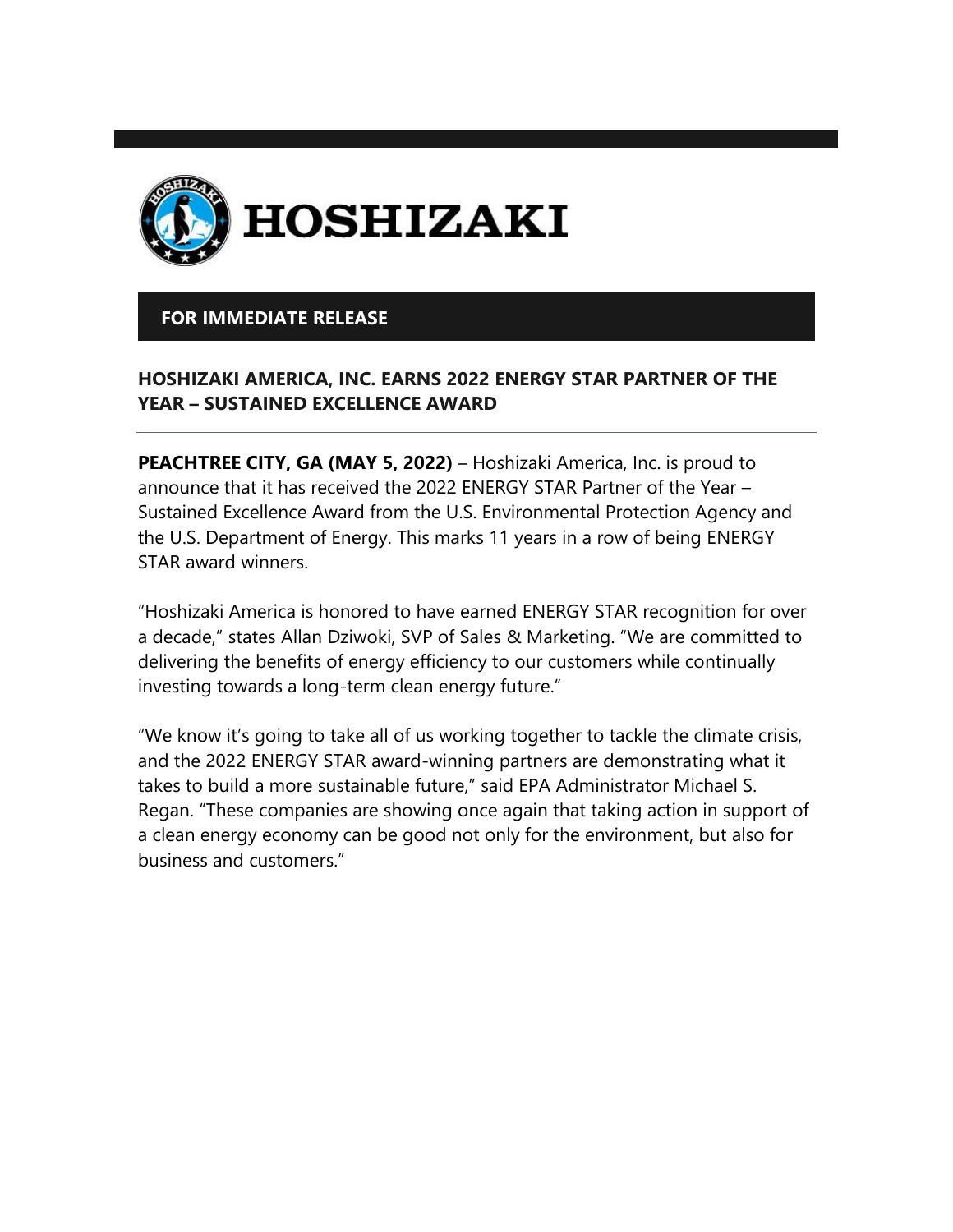Each year, the ENERGY STAR program honors a group of businesses and organizations that have made outstanding contributions to protecting the environment through superior energy achievements. ENERGY STAR award winners lead their industries in the production, sale, and adoption of energy-efficient products, homes, buildings, services, and strategies. These efforts are essential to fighting the climate crisis and protecting public health.



Winners are selected from a network of thousands of ENERGY STAR partners. For a complete list of 2022 winners and more information about ENERGY STAR's awards program, visit [energystar.gov/awardwinners.](https://r20.rs6.net/tn.jsp?f=001KGoywyNIM8t0ANgfJpYFJPZtIemGbz8Od3kcY9BRhO2ORYFyO5Y2ZNC0SGO5Og-DJLmHUyFgMPHsPdM1hbOH1f0wFLPFYYJ-gGD5Ob2rAtVYDc36MCqkNI9mVDO0hm5-m-hIvM3tsdo92KbSyQWRYxSTrc4_mCb3&c=j59ZzKJDOc5YlM9c0bBdtid_wpVT8xpQFumKEl9R4HP9XGBHOxXUcA==&ch=1oi6x_lOpmLIT9-_EOOWJ9b8VDsXelPtyBJEb8xZjq0PavXkW22L6Q==)

For a list of Hoshizaki's ENERGY STAR-qualified products, visit [hoshizakiamerica.com/energystar.](https://r20.rs6.net/tn.jsp?f=001KGoywyNIM8t0ANgfJpYFJPZtIemGbz8Od3kcY9BRhO2ORYFyO5Y2ZNC0SGO5Og-DUrQlKJuokwJ2QzZ680_aCxGgbVQEAkYgg-SOxYlSrjkpglLoxABaxwcTqmXhqYn39HwDLNDQyVp9QzJwq8Wzv51yedk84t-8FNOdGsR48Dw=&c=j59ZzKJDOc5YlM9c0bBdtid_wpVT8xpQFumKEl9R4HP9XGBHOxXUcA==&ch=1oi6x_lOpmLIT9-_EOOWJ9b8VDsXelPtyBJEb8xZjq0PavXkW22L6Q==)

## **About Hoshizaki America**

HOSHIZAKI is the world leader in the design, manufacturing, and marketing of a wide range of products for the foodservice industry including ice machines, refrigerators, freezers, prep tables, display cases and dispensers. With corporate headquarters in Peachtree City, Georgia and a second manufacturing facility in Griffin, Georgia, Hoshizaki America, Inc. employs over 800 people nationwide. Hoshizaki's attention to detail, continuous innovation, and commitment to the highest standards ensures its customers have exceptional quality products. Hoshizaki has earned ENERGY STAR Partner of the Year multiple years in a row for superior energy efficiency achievements.

For more information, visit Hoshizaki America at [hoshizakiamerica.com](https://r20.rs6.net/tn.jsp?f=001KGoywyNIM8t0ANgfJpYFJPZtIemGbz8Od3kcY9BRhO2ORYFyO5Y2ZBZUkoVYNMN9A7BS8r0RP-a7ANbEBLSQl-Zw3drJFFSiIbEFx92gfoLeZ7Ws-Di1Pr-CbdLUSdZ4cmFlCRe50GP1T0eHniJpHA==&c=j59ZzKJDOc5YlM9c0bBdtid_wpVT8xpQFumKEl9R4HP9XGBHOxXUcA==&ch=1oi6x_lOpmLIT9-_EOOWJ9b8VDsXelPtyBJEb8xZjq0PavXkW22L6Q==) or follow on [Facebook,](https://r20.rs6.net/tn.jsp?f=001KGoywyNIM8t0ANgfJpYFJPZtIemGbz8Od3kcY9BRhO2ORYFyO5Y2ZMJU459yOq-j0txkFJPcGzY8OgoevV-Ngl-86wM1uIo_7GdJnyPIEAB3fCFRGkF-Zt8l8mn_ztwOWDzW7yt5uAWP1JEVBDLtn20XK7SyXArlBbrhp3RqAk0=&c=j59ZzKJDOc5YlM9c0bBdtid_wpVT8xpQFumKEl9R4HP9XGBHOxXUcA==&ch=1oi6x_lOpmLIT9-_EOOWJ9b8VDsXelPtyBJEb8xZjq0PavXkW22L6Q==) [Twitter,](https://r20.rs6.net/tn.jsp?f=001KGoywyNIM8t0ANgfJpYFJPZtIemGbz8Od3kcY9BRhO2ORYFyO5Y2ZC7JH29_F3kgEm_E96EvA3KoHiIIvHb8LcobcIWDx6Z6yoaGQXNYs85anGC78bQ3kokMIhdoYvn4BqZyXPN4MKEJv_3lYsDtFpm1uBBhR2-U&c=j59ZzKJDOc5YlM9c0bBdtid_wpVT8xpQFumKEl9R4HP9XGBHOxXUcA==&ch=1oi6x_lOpmLIT9-_EOOWJ9b8VDsXelPtyBJEb8xZjq0PavXkW22L6Q==) [Instagram,](https://r20.rs6.net/tn.jsp?f=001KGoywyNIM8t0ANgfJpYFJPZtIemGbz8Od3kcY9BRhO2ORYFyO5Y2ZIBa6TVYsPQrWkriyAqENAX4Jk1BuGN27vdmms083q5SQUJ1ne3ZWy7atnzf7nJC2j0nKtL0-pi3a9kRvwoDh6iOY8JPyhdBHARBIfZMasxxxB910higZlE=&c=j59ZzKJDOc5YlM9c0bBdtid_wpVT8xpQFumKEl9R4HP9XGBHOxXUcA==&ch=1oi6x_lOpmLIT9-_EOOWJ9b8VDsXelPtyBJEb8xZjq0PavXkW22L6Q==) [LinkedIn,](https://r20.rs6.net/tn.jsp?f=001KGoywyNIM8t0ANgfJpYFJPZtIemGbz8Od3kcY9BRhO2ORYFyO5Y2ZOD0H3vqrLGmT03VMpuShttkcSD721zq5DAZWsv_ztHG0gvfxfK50Bu5GlQN__AUgmj1WstUX9dl7JG8VZFrVRyFzBAcEIBKxIU6TVtqIIAVvQwlVqSoevCiTjo98U-1U4mZ0M11Hp9F&c=j59ZzKJDOc5YlM9c0bBdtid_wpVT8xpQFumKEl9R4HP9XGBHOxXUcA==&ch=1oi6x_lOpmLIT9-_EOOWJ9b8VDsXelPtyBJEb8xZjq0PavXkW22L6Q==) and [YouTube.](https://r20.rs6.net/tn.jsp?f=001KGoywyNIM8t0ANgfJpYFJPZtIemGbz8Od3kcY9BRhO2ORYFyO5Y2ZG4GNR7HUKsNezpJ1jQIDnSU6M8TXQXotxZfwgiQAk90XcnphXFVdGsWgnzjbj8frTYlngRYsBSPh33I480aYjHe9sFz4RI1PIaZUwEWwPW0OgbuSWx2U20=&c=j59ZzKJDOc5YlM9c0bBdtid_wpVT8xpQFumKEl9R4HP9XGBHOxXUcA==&ch=1oi6x_lOpmLIT9-_EOOWJ9b8VDsXelPtyBJEb8xZjq0PavXkW22L6Q==)